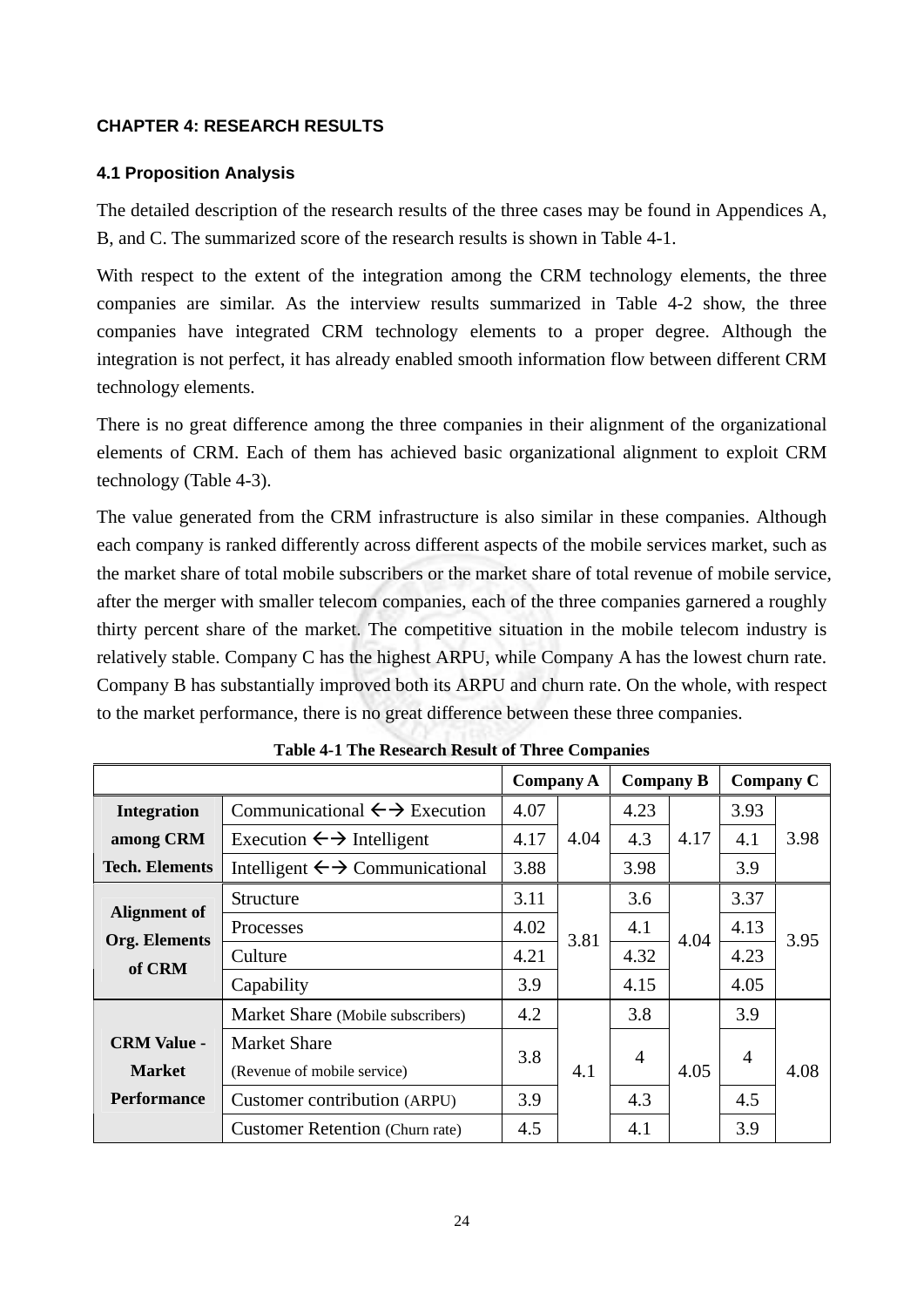|                                               | <b>Company A</b>                                                                                                                                    | <b>Company B</b>                                                                                                                                                                    | <b>Company C</b>                                                                                        |
|-----------------------------------------------|-----------------------------------------------------------------------------------------------------------------------------------------------------|-------------------------------------------------------------------------------------------------------------------------------------------------------------------------------------|---------------------------------------------------------------------------------------------------------|
|                                               | • Transaction data: well integrated                                                                                                                 | • Transaction data: well integrated                                                                                                                                                 | • Transaction data: well integrated                                                                     |
| $\mathbf C$<br>$\leftrightarrow$<br>${\bf E}$ | • Non-transaction customer interaction data:<br>not fully captured and integrated (call<br>center: well; shops: incomplete)                         | • Non-transaction customer interaction data: not<br>fully captured and integrated (call center: well;<br>shops: incomplete)                                                         | • Non-transaction customer<br>interaction data: not fully<br>captured and integrated                    |
|                                               | • Customer opinion processing system:<br>operational dep. solves customer problems<br>more efficiently                                              | • Operational dep. utilizes customer feedback to<br>make improvement through the org. or tech.<br>mechanisms                                                                        | • Back-end dep. helps call center to<br>solve customer problems<br>• Operational dep. utilizes customer |
|                                               | • Operational dep. utilizes customer<br>feedback to make improvement<br>• Privacy issues: carefully assign<br>accessibility to customer information | • Integration between campaign platform and agent<br>channel systems has been done but not very well<br>• Privacy issues: carefully assign accessibility to<br>customer information | feedback to make improvement<br>• Privacy issue: a major concern,<br>strict access control              |
|                                               | • DW data sources: call records, billing                                                                                                            | • DW data sources: customer basic data, call                                                                                                                                        | • DW data sources: customer basic                                                                       |
|                                               | data, customer service, product data                                                                                                                | records, billing behavior, contact behavior                                                                                                                                         | data, call records, billing data,                                                                       |
| ${\bf E}$<br>$\leftrightarrow$<br>I           | $\lozenge$ Only the data needed for analysis is fed                                                                                                 | $\lozenge$ Only the data needed for analysis is fed into the                                                                                                                        | call center interaction data                                                                            |
|                                               | into the DW                                                                                                                                         | <b>DW</b>                                                                                                                                                                           | ♦ Complete data sources of DW                                                                           |
|                                               | $\div$ Fulfilling the main analysis<br>requirement, but still could be<br>strengthen                                                                | $\div$ IT dep. plans the DW data sources base on<br>marketing's analysis requirements<br>• Processes supported by intelligent CRM:                                                  | • Processes supported by intelligent<br>CRM: marketing, sales, services,<br>product development         |
|                                               | • Processes supported by intelligent CRM:                                                                                                           | marketing, product $R \& D$ , customer services                                                                                                                                     | • DW supports reporting, queries,                                                                       |
|                                               | marketing, call center, product R & D                                                                                                               | improvement, revenue assurance                                                                                                                                                      | OLAP, DM, specific applications                                                                         |
|                                               | • DW supports reporting, queries, OLAP,                                                                                                             | • DW supports reporting, queries, OLAP, DM,                                                                                                                                         | including campaign management,                                                                          |
|                                               | DM, analysis models including customer                                                                                                              | specific applications including campaign                                                                                                                                            | churn analysis, propensity                                                                              |

| Table 4-2 Summary of Interview Results: Integration of CRM Technology Elements |  |  |  |  |
|--------------------------------------------------------------------------------|--|--|--|--|
|--------------------------------------------------------------------------------|--|--|--|--|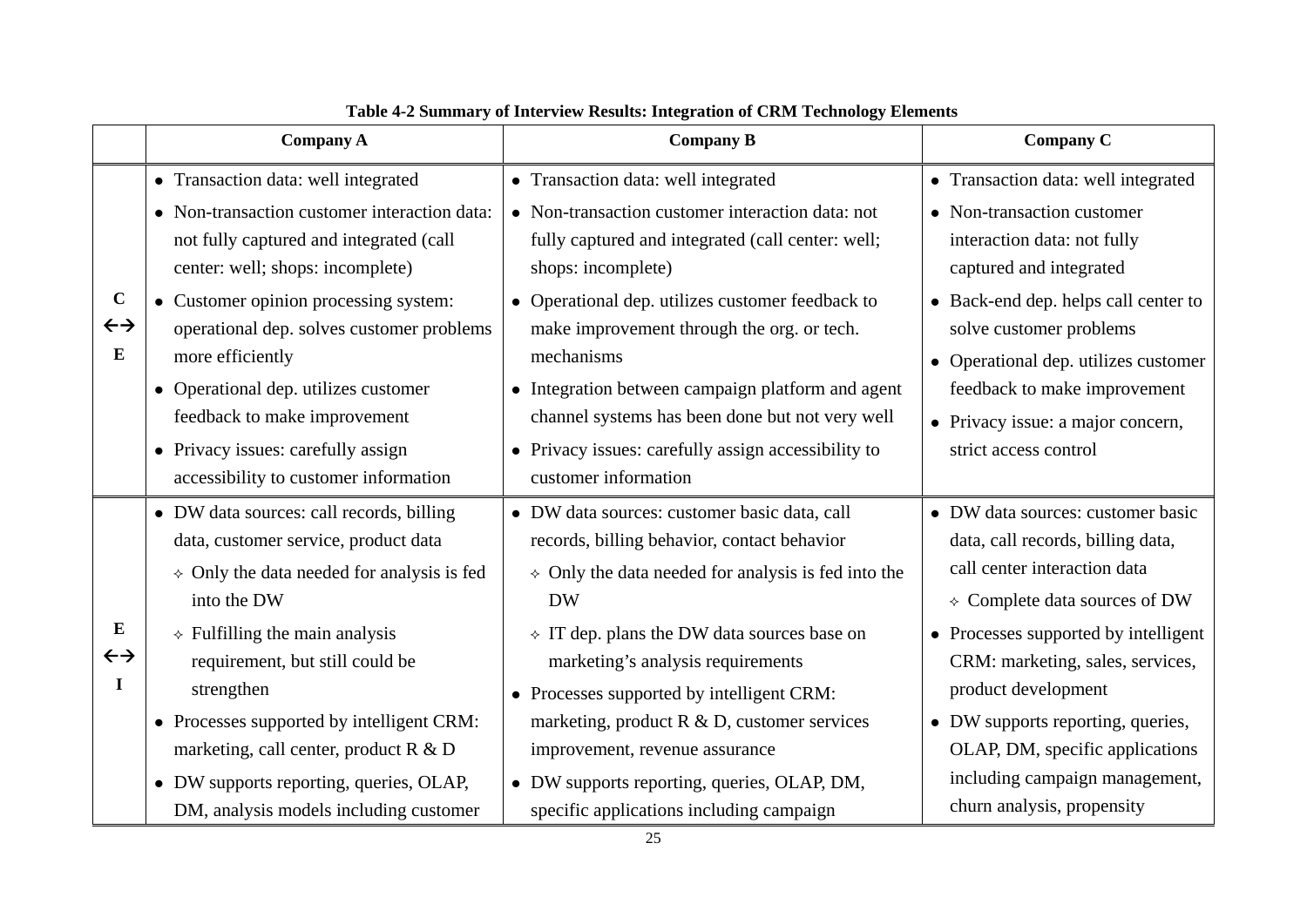|                                                 | value evaluation, credit model, churn<br>model, up-sell/cross-sell, customer<br>segmentation<br>• Operational dep. can conduct the DW<br>analysis by itself or by the help of IT dep.<br>• Privacy issues: data access control                                                                                                                                                                                                                 | management, churn analysis, propensity scoring,<br>credit level analysis, customer segmentation<br>(driven by business thinking)<br>• Operational dep. can conduct the DW analysis by<br>itself or by the help of IT dep.                                                                                                                                                                                                                                                                                                        | scoring, customer segmentation,<br>customer profile description.<br>• Markeing dep. can't direct access<br>and analyze the DW because of<br>data security issues.                                                                                                                                                               |
|-------------------------------------------------|------------------------------------------------------------------------------------------------------------------------------------------------------------------------------------------------------------------------------------------------------------------------------------------------------------------------------------------------------------------------------------------------------------------------------------------------|----------------------------------------------------------------------------------------------------------------------------------------------------------------------------------------------------------------------------------------------------------------------------------------------------------------------------------------------------------------------------------------------------------------------------------------------------------------------------------------------------------------------------------|---------------------------------------------------------------------------------------------------------------------------------------------------------------------------------------------------------------------------------------------------------------------------------------------------------------------------------|
| $\mathbf I$<br>$\leftrightarrow$<br>$\mathbf C$ | • Call center interaction data are fed into the<br>DW (campaign responses data is less)<br>• Making use of Intelligent CRM for better<br>customer interaction: not very well<br>• Intelligent CRM supports decisions on<br>customer services: differentiating<br>treatment to customers according to<br>customers' value<br>• Analyzing the service performance of<br>shops and call center to improve the<br>service quality and productivity | Contact behavior data (e.g. responses to marketing<br>campaigns, customer complaints) is fed into the<br>DW (data from shops: incomplete, from call<br>center: well)<br>• Intelligent CRM supports effective customer<br>interaction: full-automatic campaign data<br>exchange<br>• Intelligent CRM supports decisions on customer<br>services: differentiating treatment to customers<br>according to customers' value<br>• Analyzing the service performance of call center to<br>improve the service quality and productivity | • Call center interaction data is fed<br>into the DW (minor)<br>• Intelligent CRM supports<br>effective customer interaction: not<br>full-automatic, but providing<br>sufficient support<br>• Analyzing the service<br>performance of front-end<br>interaction channels to improving<br>the service quality and<br>productivity |

Note: C: Communicational CRM, E: Execution CRM, I: Intelligent CRM, Dep.: department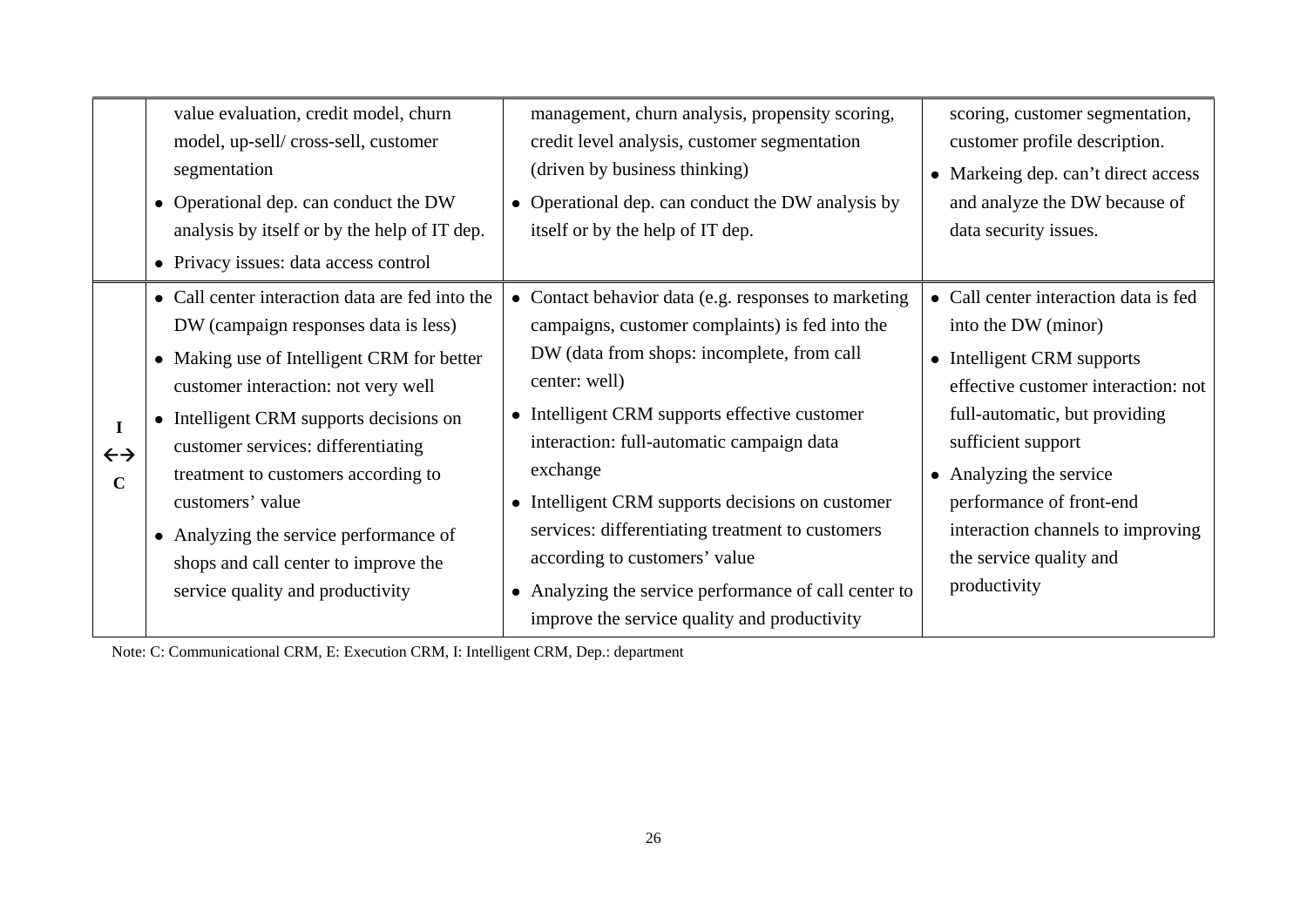|                  | <b>Company A</b>                                                                                                                                                                                                                                                                                                                                                  | <b>Company B</b>                                                                                                                                                                                                                                                                                                                                                                                                                          | Company C                                                                                                                                                                                                                                                                                                                                                          |
|------------------|-------------------------------------------------------------------------------------------------------------------------------------------------------------------------------------------------------------------------------------------------------------------------------------------------------------------------------------------------------------------|-------------------------------------------------------------------------------------------------------------------------------------------------------------------------------------------------------------------------------------------------------------------------------------------------------------------------------------------------------------------------------------------------------------------------------------------|--------------------------------------------------------------------------------------------------------------------------------------------------------------------------------------------------------------------------------------------------------------------------------------------------------------------------------------------------------------------|
| <b>Structure</b> | • Organizational design according to<br>customer groups: corporate customer<br>division<br>• Flexibly organizes teams to accomplish<br>tasks aimed at different customer groups<br>• Clearly defined responsibilities<br>• Appropriate training<br>• Several customer-oriented performance<br>indicators                                                          | • Organizational design according to customer<br>groups: corporate customer division<br>• Planing marketing activities with the view of<br>customer segmentation<br>• Organizing employees around CRM<br>processes<br>• Clearly defined responsibilities<br>• Appropriate training<br>• Customer-oriented performance indicators<br>are fewer                                                                                             | • Organizational design according to<br>customer groups: enterprise solutions<br>department<br>• Organizing marketing or product dep. based<br>on customer segmentation<br>• An important performance indicator:<br>customer satisfaction<br>• Reward system facilitate<br>customer-orientation: customer satisfaction<br>is a paramer of annual bonus calculation |
| <b>Processes</b> | • Customer acquisition: mass marketing<br>• Referral process: marketing by the whole<br>employees<br>• Relationship maintenance: customer<br>evaluation, loyalty or retention programs,<br>cross-selling/up-selling<br>• Dynamic R &D / Product design with<br>cross-functional cooperation<br>• Integrated billing<br>• Complete and efficient customer services | • Customer acquisition: mass marketing<br>• Referral process: occasional MGM programs<br>• Relationship maintenance: customer<br>evaluation, loyalty marketing, usage<br>marketing, event marketing<br>• Trying to manage the entire customer life<br>cycle by tracking relationship status<br>• Dynamic R &D / Product design with<br>cross-functional cooperation<br>• Integrated billing<br>• Complete and efficient customer services | • Customer acquisition: mass marketing<br>• Relationship maintenance: customer<br>evaluation, loyalty or retention programs,<br>cross-selling/up-selling, event marketing<br>• Recovery management of churn customers<br>• Dynamic R $&D /$ Product design with<br>cross-functional cooperation<br>• Complete and efficient customer services                      |

# **Table 4-3 Summary of Interview Results: Organizational Elements of CRM**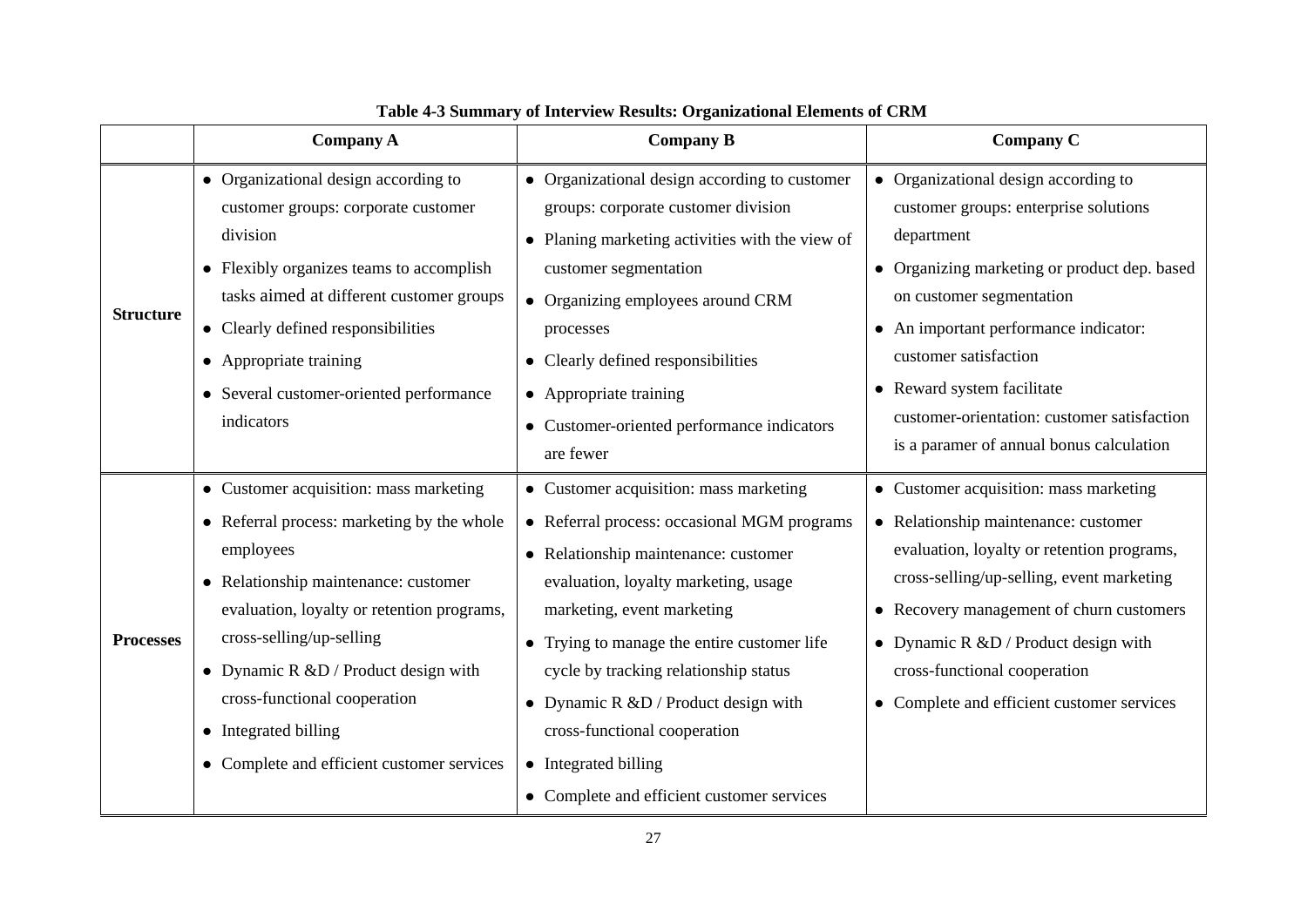|                | • Telecom laboratories/product division:       | • Intelligence division: customer behavior      | • Market intelligence generation: focus group,       |
|----------------|------------------------------------------------|-------------------------------------------------|------------------------------------------------------|
|                | gathering market information, conducting       | analysis, market research, intelligence of      | market research reports, annual customer             |
|                | customer surveys                               | relationship marketing                          | satisfaction survey                                  |
|                | • Annual customer satisfaction survey          | • Frequent cross-functional meetings            | • Regular cross-functional meetings                  |
| <b>Culture</b> | • Cross-field/organization-wide conference     | • Informal cross-functional communication       | • Customer satisfaction data dissemination           |
|                | • Frequent cross-functional meetings           | Cross-functional coordination to make the       | • Periodically review the product                    |
|                | • Customer satisfaction data dissemination     | improvement according to customer needs         | development efforts to meet customers                |
|                | • Coordination of departments: modify          |                                                 | requirements                                         |
|                | products or services according to              |                                                 |                                                      |
|                | customers' needs                               |                                                 |                                                      |
|                | • Learning and market-orientation              | • Learning and market-orientation capabilities: | • Learning and market-orientation                    |
|                | capabilities: market-oriented culture,         | market-oriented culture, using CRM              | capabilities: market-oriented culture, using         |
|                | using CRM technology                           | technology                                      | CRM technology                                       |
|                | • Integration capabilities: cross-functional   | • Integration capabilities: cross-functional    | • Integration capabilities: cross-functional         |
|                | cooperation and communication                  | cooperation and communication                   | cooperation and communication                        |
|                | • Analytical capabilities: utilize intelligent | • Analytical capabilities: utilize intelligent  | • Analytical capabilities: utilize intelligent       |
|                | CRM well                                       | CRM well                                        | CRM well                                             |
| Capability     | • Operational capabilities: translate          | • Operational capabilities: translate customer  | • Operational capabilities: translate customer       |
|                | customer needs into service/product            | needs into service/product offerings through    | needs into service/product offerings through         |
|                | offerings through cross-functional             | cross-functional coordination                   | cross-functional coordination                        |
|                | coordination                                   | • Direction capabilities: the top management    | $\bullet$ Direction capabilities: the top management |
|                | • Direction capabilities: the top              | leads the company with customer-centric         | leads the company with customer-centric              |
|                | management leads the company with              | value proposition                               | value proposition                                    |
|                | customer-centric value proposition             | $\triangle$ Budget and resources support, great | $\triangle$ Brought the new marketing concept to     |
|                | $\Diamond$ Frequent communications             | enthusiasm                                      | industry in the early days                           |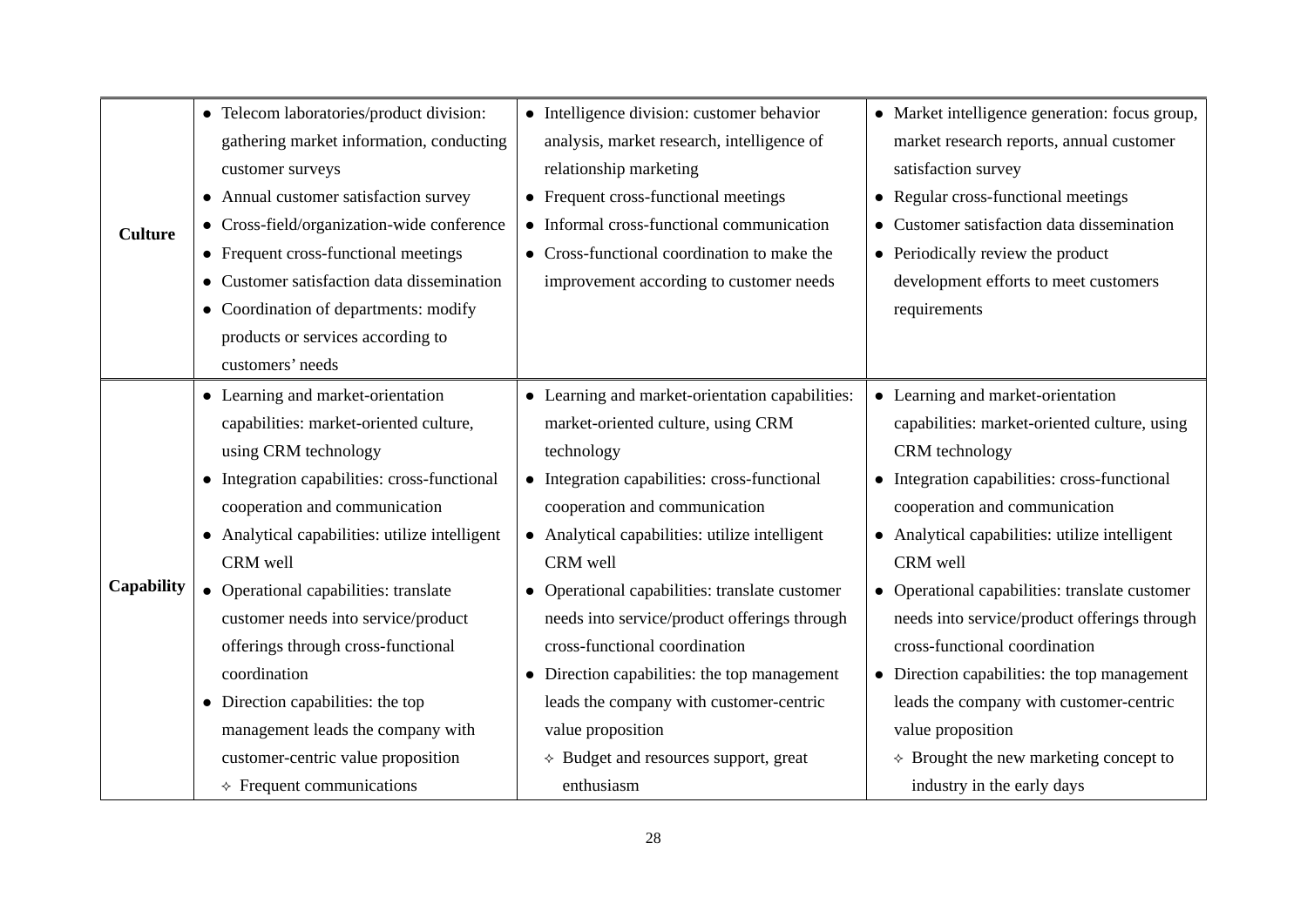4.1.1 Proposition 1: The greater the integration among CRM technology elements, the greater will be the value generated from the infrastructure – Confirmed

In the three cases, the integration among CRM technology elements is similar, and the value generated from the CRM infrastructure is similar as well. Although it is not clear whether a company with greater integration among its CRM technology elements obtains greater value generated from the infrastructure, all cases display a proper degree of integration among CRM technology elements, and the value generated from the CRM infrastructure is also evidently sustaining each company's market competitiveness. No company with a proper degree of CRM IT integration has a disappointing market performance, and no company with roughly the same level of market performance has a low degree of CRM IT integration. Therefore, proposition 1 is accepted.

The proper degree of integration among CRM technology elements contains the necessary integration and the integration which the companies selectively not to conduct it.

The necessary integration among CRM technology elements contains the following three aspects.

### • Integration Between Communicational CRM and Execution CRM

*In order to provide sufficient, real-time support to front-end interaction channels, the three companies studied have all integrated customer transaction data.* In Company A, all the data from customer transactions involving mobile services, such as applications for a new mobile phone number, modifying existing value-added services, or changing billing addresses, is stored in a transaction database accessible to all front-end interaction channels. When the call center modifies customer transaction data, the change is immediately visible to the shops. In Companies B and C, the CTI (computer telephony integration) system is used in the call center and is linked to the databases of backend systems such as billing, customer management, and marketing, giving the call center transaction data support when serving customers.

In addition, *customer problems that cannot be solved by front-end interaction channels can be recorded, assigned to appropriate back-end departments, and tracked for follow-up processes.* The management of problem solving processes and the support from back-end operational departments is critical in the provision of high-quality, efficient customer service. For instance, Company A has established a customer opinion processing system for managing the process of solving customer problems that flow into it from all channels. Company B also uses a system to record the problems that cannot be solved by the call center and assign them to back-end operational departments for follow up.

Finally, the cycle of effectively utilizing customer feedback to continuously improve value-generation processes is very important. *The companies all possess mechanisms, whether organizational or technological, that make customer feedback gathered through different*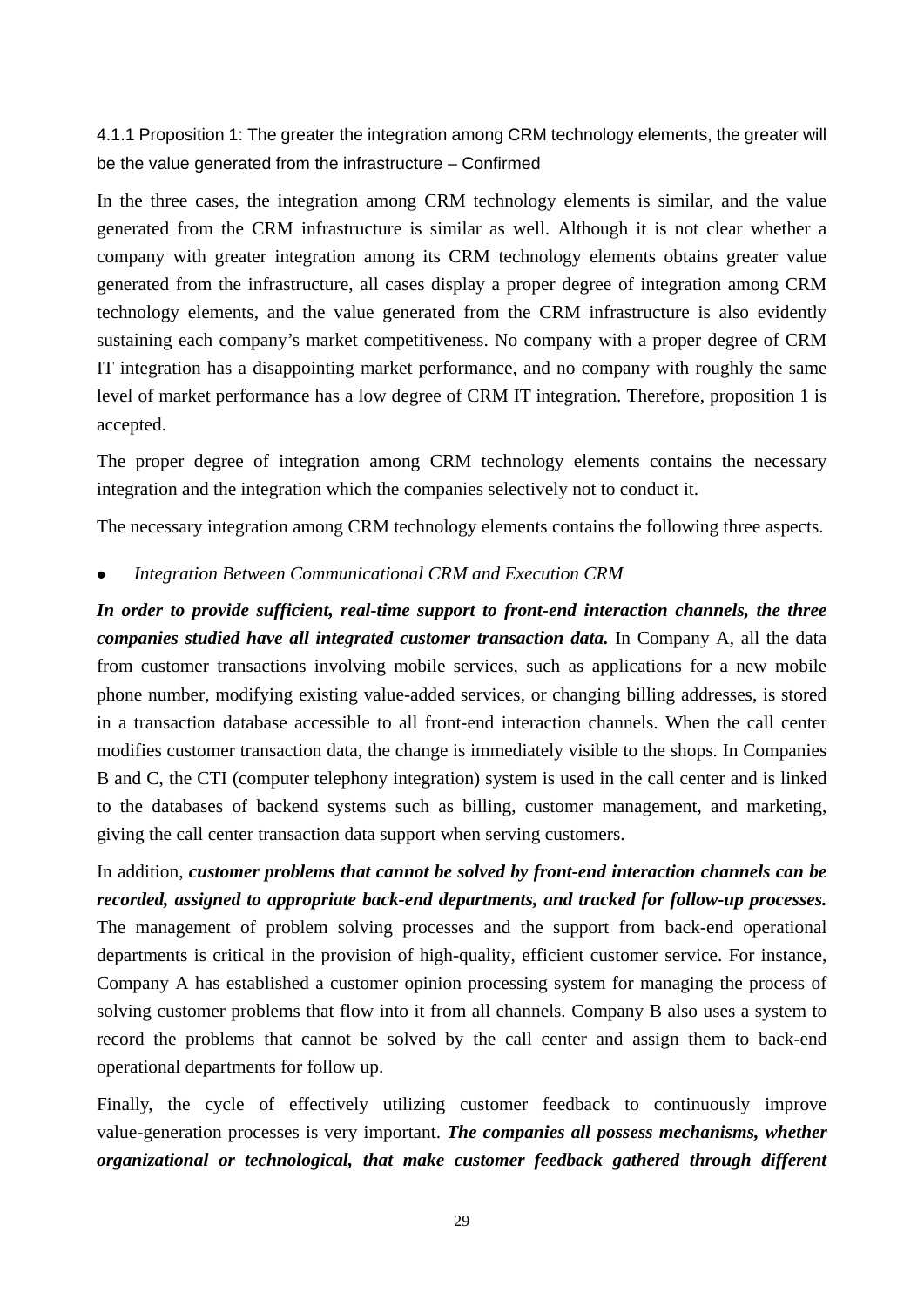*channels accessible to operational departments.* For example, Company A's customer opinion processing system records customer opinions from internal or external channels, including the call center, email, the headquarters' mailbox, and the DGT (Directorate General of Telecommunications), distributes them to appropriate departments, and tracks the handling of customer opinions. The department responsible for the subject of the customer feedback must handle it within a specified time. That time period is a metric of performance that Company A places great weight on. In addition, both Company A and B hold regular cross-departmental meetings to discuss critical issues gathered from customer feedback and make improvements.

### Integration Between Execution CRM and Intelligent CRM

In the mobile telecom industry, *indispensable DW data sources include customer basic data, call records, billing behavior, and contact behavior***.** The three companies all fed these four kinds of data to the data warehouse. Call records enable them to determine the calling behavior of customers. Billing behavior includes such items as the amount of money of the bill, how customers pay the bill, and the credit level of the customer. Contact behavior includes all the data related to customer interactions, including applying for a new value-added service through the call center, selling products to customers through outbound calls, customer responses to marketing campaigns, and complaints or inquiries from customers. Company C believes that the data fed into the DW is complete because DW data sources for the telecom industry are simpler than those of other industries. Constant planning of DW data sources based on analysis of user requirements is especially critical.

*The value chain processes supported by intelligent CRM are primarily composed of marketing, product research and development, and customer service improvement.* Intelligent CRM creates greater support for the marketing process. For example, through the support of intelligent CRM, Company C can effectively design and manage marketing campaigns, identify the right products or services for cross-selling and up-selling, and develop appropriate strategies to handle customers who are likely to churn. In the product development process, analysis of customer demand based on customer lifestyle enables Company C to design rate plans or value-added services that provide greater satisfaction for customers.

DW for all three companies *supports generic applications such as reporting, queries, OLAP, and data mining, as well as specific applications, including campaign management, churn analysis, credit level analysis, customer segmentation, and customer value evaluation.* In the mobile telecom industry, the analysis and application of DW has already matured. Supporting these applications is essential for the DW. Moreover, to make them useful for business decision-making, the analysis and application of DW must be driven by business thinking. For example, Company C segments customers according to their contribution (heavy, medium, or low). It directs most resources toward heavy users in order to deepen its relationship with them, offering loyalty or retention programs to high value customers or giving them deep discounts. For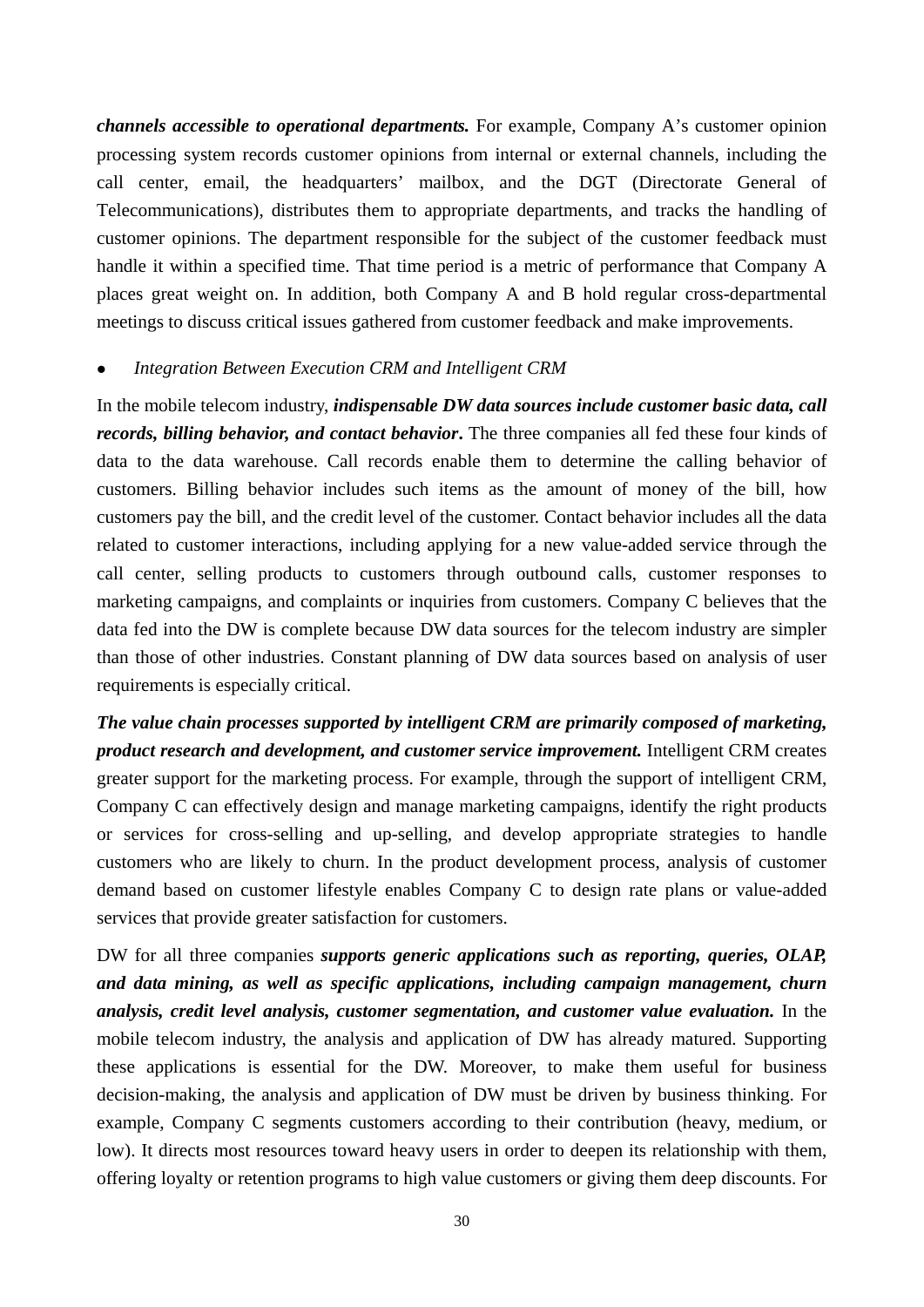medium users, the strategy is to enhance the amount of usage through marketing campaigns to transform them into heavy users. Low usage users are given only basic services by Company C.

Finally, *in order to increase the efficiency of the analysis of DW, and provide data for analysis requirements as rapidly as possible*, *DW should be accessed and analyzed directly by users in the operational departments.* Company A and B have provided tools for users to directly perform analysis on DW. In Company A, the marketing division can use OLAP tools to conduct customer behavior analysis and review the results of marketing campaigns. The call center and product division also have their own personnel to access and analyze DW. Additinally, operational departments may also obtain analysis results through the IT department. However, because the requirements of the marketing division for analysis are relatively urgent, the marketing division often performs its own analysis. Company B trains the marketing project managers to use BO (business object), an OLAP tool. Consequently, project managers in the marketing division are able to access and analyze the data from DW.

# <sup>z</sup> *Integration Between Intelligent CRM and Communicational CRM*

Communicational CRM should be supported by intelligent CRM in the following three aspects of business operations.

# **1. Effective customer interaction**

There is organizational support from intelligent CRM to communicational CRM in planning effective customer interaction in all three companies. For example, the marketing department designs marketing campaigns based on the intelligent CRM, and the front-end interaction channels execute the marketing campaigns according to the guidelines from the marketing department.

However, at the moment the technology integration between these two CRM technology elements is less than ideal. For example, Company A use semi-automatic mode, such as FTP (File Transfer Protocol), to provide the name list of customers targeted in a marketing campaign to the front-end. In addition, when a customer comes to the shop or phones the call center, the systems supporting the interaction channels cannot automatically display products appropriate for cross-selling and up-selling to the customer. Company C has also not fully automated this process. However, with the CRM campaign platform, Company B has achieved fully automated campaign data exchange - the name list of targeted customers is automatically generated and sent to the front-end, and customer responses to the campaign are automatically fed into DW.

As marketing methods increase in complexity, the integration between intelligent CRM and communicational CRM will be especially important in increasing the capacity and capability of marketing activities.

## **2. Decisions on customer services**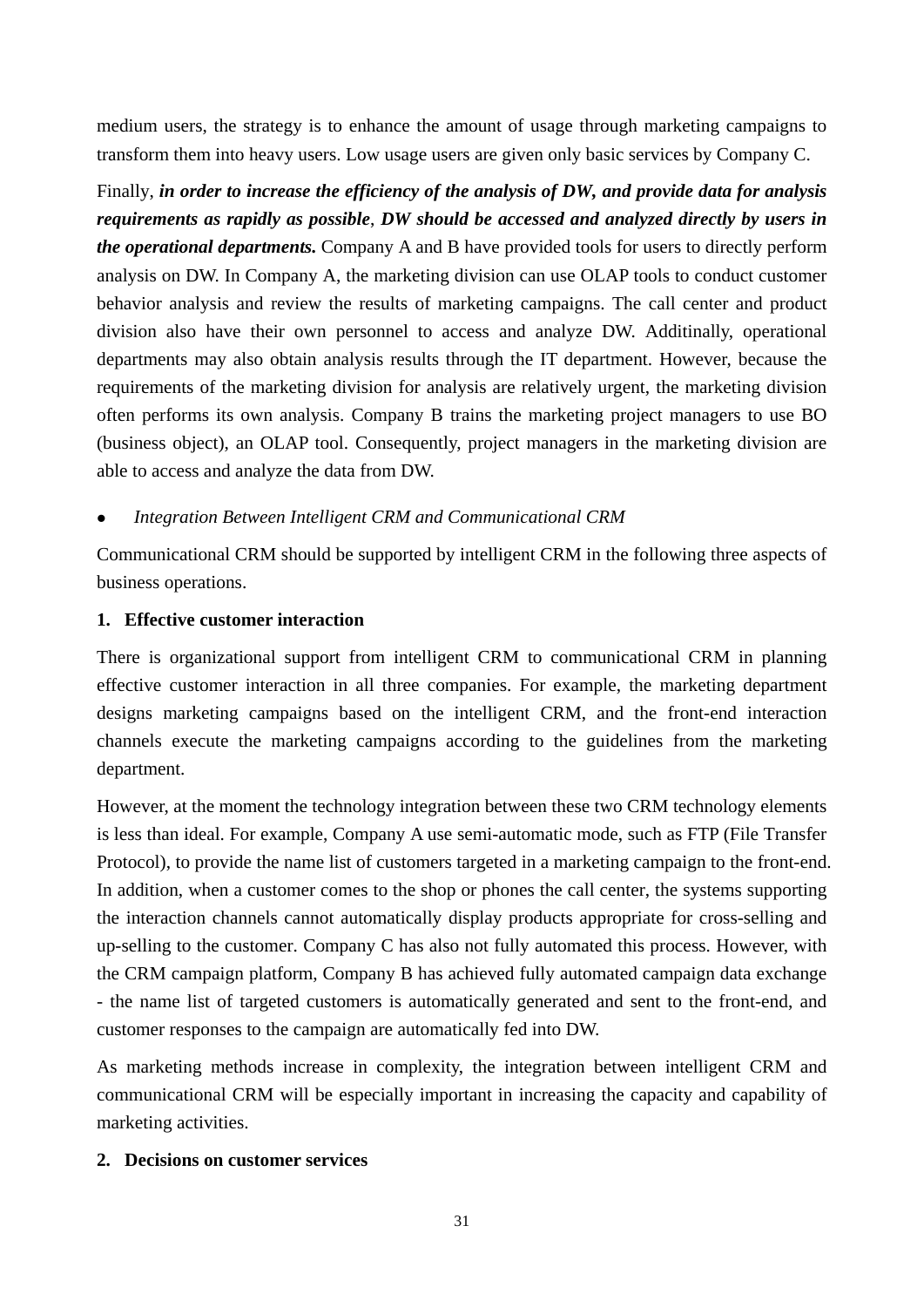Intelligent CRM is currently being used to support decisions on customer services. The companies differentiate customer treatment by customer value as analyzed from DW. For example, in shops of Company A, VIP customers will take precedence over other customers and be served in a VIP room. In Company B, when a customer phones the call center, the call center is given the mobile phone number of the caller and the analysis of the customer's data. Different service representatives then serve each customer, as determined by the amount of business they do with Company B. However, Company B believes that this system is still rather primitive.

### **3. Improving the service quality and productivity**

The analysis of customer data is also used for improving the service quality and productivity of communicational CRM. For instance, Company C analyzes data such as the amount and time of inbound calls, customer waiting time, the number of calls hung up by customers, questions that customers frequently ask, and customer satisfaction rate. Company C then carries out service quality and productivity enhancement based on this data.

Selective integration among CRM technology elements of the three companies is summarized as follows.

The integration of non-transactional customer interaction data from all front-end *interaction channels is incomplete in the three companies* 

Based on the interview results of the three cases, we found that the integration of customer transaction data is complete, but the integration of non-transactional customer interaction data from different front-end interaction channels is incomplete.

For example, in Company A, the non-transactional customer interaction data from all channels is not completely captured and integrated. The records of customer interaction with the call center are captured and stored in the call center system. However, non-transactional customer interaction data stored in the call center system, including the reason for an inbound call, the number of times a customer makes an inbound call, and customer inquiries, complaints, and suggestions, cannot be seen at the shops. The shops see the interaction data only when the call center interaction involves a modification to transaction data, such as applying for a new value-added service. In addition, non-transactional interaction data from the shops is not completely captured, and the web click stream from the e-counter and telephone keypad behavior during the interaction with the call center are not stored either.

Company A does not completely capture and integrate non-transactional interaction data from different channels because there are many different kinds of interaction data and it is difficult to completely capture and integrate them. Moreover, the company feels the benefits of integrating such data is uncertain. When providing services to customers, complete transaction data support is more important than non-transactional interaction data. Company A thus puts its efforts into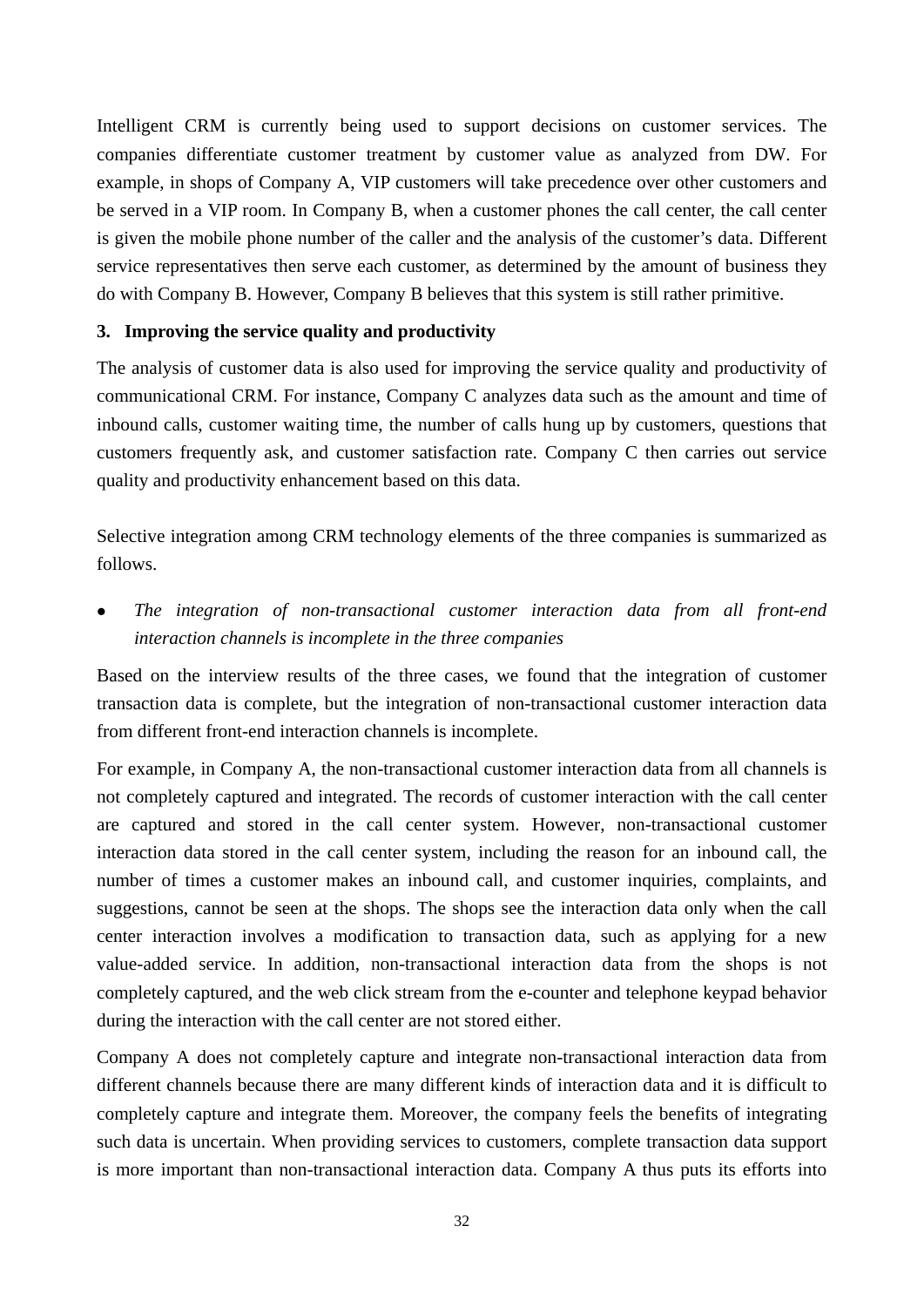integrating the transaction data. Company A does place emphasis on capturing and analyzing the interaction records from the call center to make improvements in service quality.

# <sup>z</sup> *Only the data needed for analysis is fed into the DW*

The three telecom companies all emphasized that only the data needed for analysis is fed into the DW. There are numerous operational data sources, and each of them has accumulated huge amounts of historical data. Feeding useless data into the DW for analysis would waste resources and make the maintenance of DW more difficult. Continuous planning of which data sources will be used in the DW, based on user analysis requirements, is more critical than feeding all the data into the DW.

For example, Company B feeds such data as customer basic data, call records, billing behavior, and contact behavior to the DW. Company B does not have definite rule for deciding what kind of data should be fed into the DW. The key point is that data which is essential, helpful, and meaningful for analysis will be fed into the DW. For instance, the reasons for customer inbound calls are fed into the DW. Company B then analyzes the reasons, classifies them, and traces their evolution. It can then focus on the problems that trigger customer calls, to improve the customer satisfaction. In addition, because the call record data represents an enormous amount of information, not all of it will be fed into the DW. Company B retains only the call record of a specific time period and the more important part of the call record, such as average calling time each month, in the DW. Furthermore, while data on important transactions must be fed into the DW, some detailed aspects of customer behavior, such as the Internet access behavior of customers by GPRS, will not be entered into the DW, as the marketing department does not analyze this kind of data. Morover, the IT department of Company B regularly plans new data sources for the DW based on the analytical requirements of marketing. Company B indicated that planning for the data sources of the DW is a never ending task focused on fulfilling user requirements.

<sup>z</sup> *Because of privacy issues, the employee accessibility to customer information is carefully assigned* 

In telecom industry, protecting the privacy of customer data is a major concern. In principle, not all customer data should be accessible to all employees. Instead, they are permitted to access only data necessary for their business activities.

Data security issue is a major concern of Company C, and its data access control is relatively strict. In Company C marketing personnel cannot directly access the raw data of customers, such as detailed call records, customer phone numbers, and customer addresses, due to security issues. Analysis is performed by the user first generating a request, for which the IT department will then generate an analysis result and return it to the user. There are several approval processes, and not everyone proposing the request can obtain the results of the analysis. In addition, Company A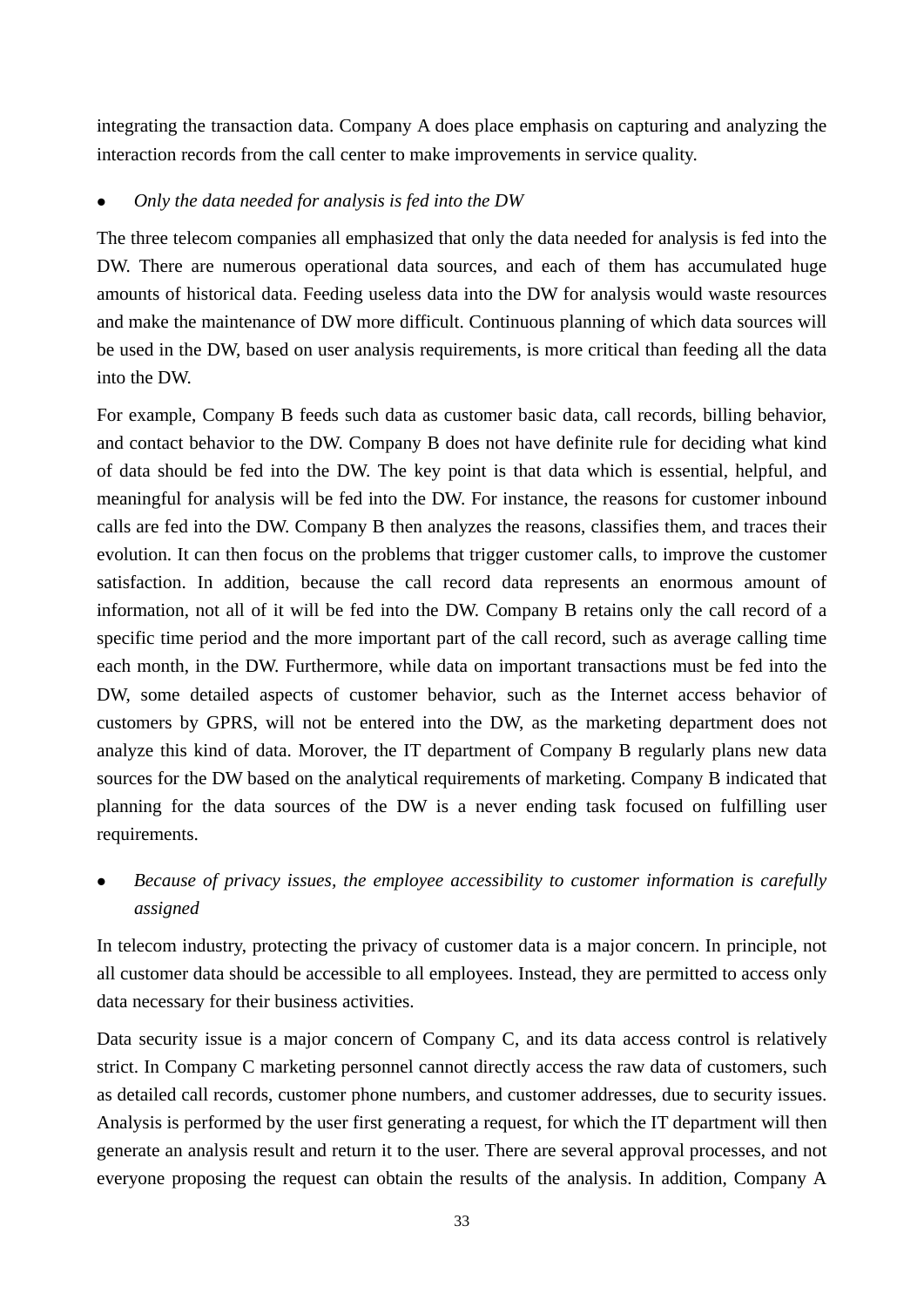only releases the DW data to authorized employees. Every department has authorized employees who can directly access the DW. Other employees obtain the results of analysis from them, or request the IT department to perform the analysis. In Company B, the call center representatives only can query a portion of the customer data to obtain support needed for their services to customers.

4.1.2 Proposition 2: The better the alignment between technical and organizational CRM elements, the greater will be the value generated from the infrastructure – Confirmed

The results of the research show that the three companies have aligned the organizational resources to a similar degree, and obtain similar value generated from the CRM infrastructure. Therefore, we accept proposition 2 for the same reason we accept proposition 1.

Though the three companies have not perfectly aligned the organizational elements of CRM, the basic alignment necessary for CRM has been achieved. The basic organizational alignment is discussed below.

<sup>z</sup> *Structure* 

This research defines structure as the **function**, **accountability**, **performance measures**, and **incentive reward and compensation systems** of the organization.

In the three companies the organizational design is mainly focused around functions. *Fixed organizational design based on customer groups is only found in the corporate customer department*. Because it is not realistic to design an organization based on customer segmentation, *the three companies all adopt flexible approaches to organizational design*. Company A flexibly organizes teams to accomplish tasks aimed at different customer groups. Company B plans usage marketing and loyalty marketing with a view to customer segmentation, but it does not design specific organizations according to customer segments.

In addition, in Company B *employees are organized around important CRM processes*. Company B has established a customer acquisition division and a customer retention division. The customer retention division can generate market intelligence by data analysis and market research and use the intelligence to perform usage marketing and loyalty marketing, in order to increase customer revenues and retain customers. Company B argues that if marketing, sales, and service over the customer life cycle are centralized, customers will not be able to obtain disintegrated interactions from Company B.

In order to execute CRM more correctly and effectively, the three companies all *clearly define employee responsibilities and roles and provide appropriate training to employees.* For example, the role of the CRM platform leaders of Company B is defined as being the champion of CRM, to lead the entire company in improving its practice of CRM. In addition, Company B regularly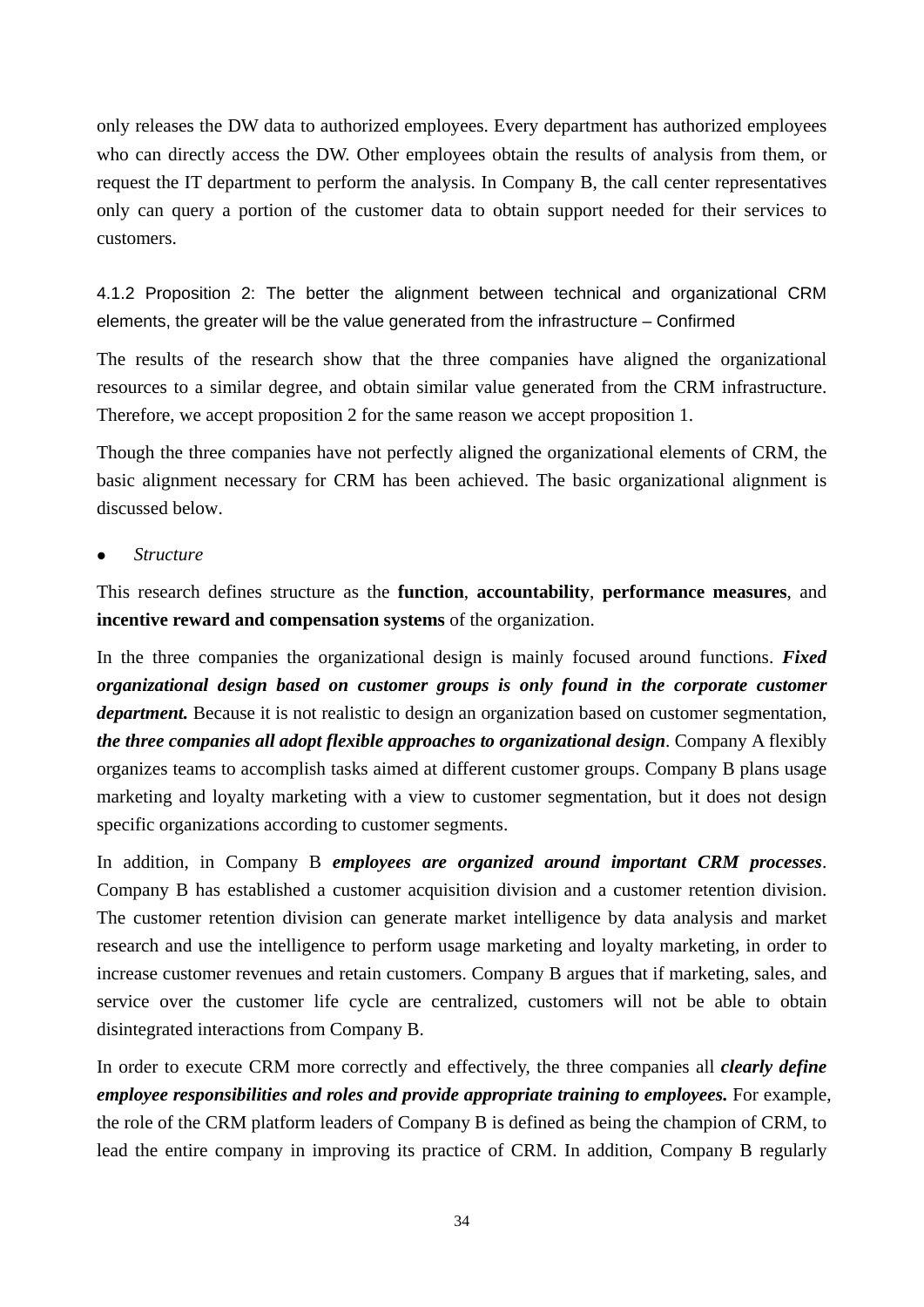delivers training to marketing PMs to coach them in correct use of the CRM platform – designing marketing campaigns based on relationship marketing rather than mass marketing.

*Customer-oriented performance indicators are adopted*. Company A has many customer-oriented performance indicators, such as customer satisfaction, the amount of complaints, the efficiency of processing customer complaints, the rate of successful inbound calls, and customer waiting time in branch offices. In addition, customer satisfaction is an important performance indicator in the performance of individual employees, facilitating a customer orientation. In Company B, the product division co-owns the performance measures of the retention division, such as the revenue of content services, because revenue performance reflects good product design. In this way Company B encourages the product division to develop products customers like.

At present, the *reward and compensation system still is not designed to encourage customer-oriented behaviors* in Company A and B. The management of Company B is currently pondering adjustments. Company C, by contrast, has defined customer satisfaction as a parameter of the annual bonus calculation. Since employee bonuses are affected by customer satisfaction, employees in Company C are encouraged to become more customer-centric.

<sup>z</sup> *Processes* 

In the telecom industry, processes which should be aligned include **the marketing and sales process, the product research and development process, the product design process, the billing process,** and the **customer service process**.

*The marketing and sales process* comprises the customer relationship initiation stage and customer relationship maintenance stage. The three companies *have already aligned the major components of these processes, according to CRM*.

In the *customer relationship initiation stage*, the three companies still use the *mass marketing strategy* rather than targeting high value prospects to acquire new customers. The market scale in Taiwan is too small to support targeted campaigns. Company B and C do not actively manage the *customer referral process*, but Company A has a more formalized referral process to encourage existing customers to recommend new customers. The large base of employees is a strong team of market arms. The head office has developed many packages to bind the mobile service with other telecom services and to use the philosophy "everybody attracts ten" to expand the market.

At *customer relationship maintenance stage*, the three companies have competently aligned the processes according to CRM. All three companies *perform customer evaluation, stress customer loyalty or retention programs*, and *implement cross-selling and up-selling* to raise customer revenues. Regarding *recovery management*, two of the companies do not try to re-establish relationships with churn customers because they believe that bringing such customers back to the company is difficult, and given the urgency of other needs, it has a low priority.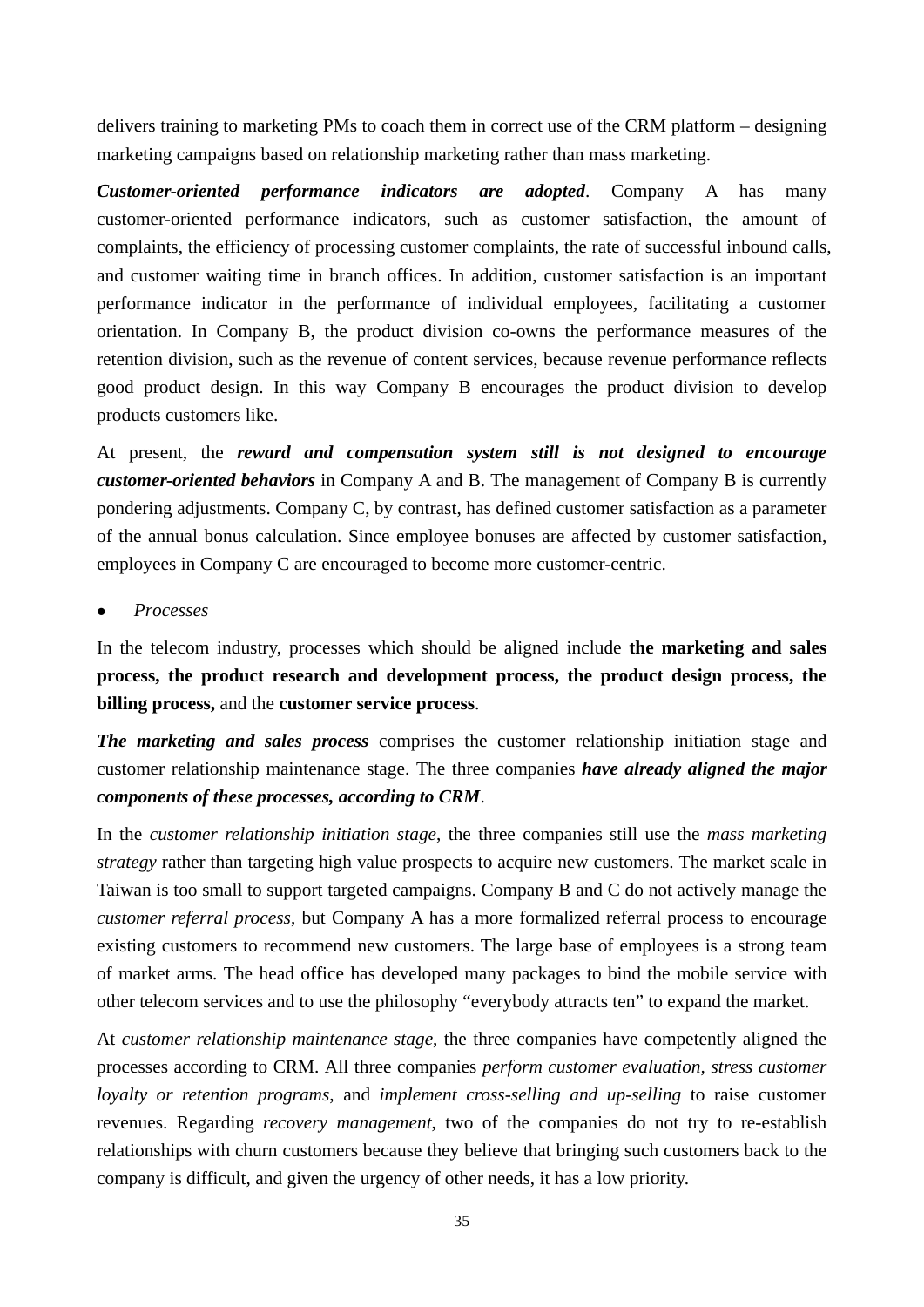It should be mentioned that Company B is trying to manage the entire customer life cycle by tracking the status of customer relationships over the entire life cycle and handling customers according to the status of their relationship. That kind of thinking is quite customer-driven.

The following is the example of the alignment at the customer relationship maintenance stage:

- Company B carries out the processes of **loyalty marketing** and **usage marketing**. **Loyalty marketing** includes *contract renewal* - targeting high-value customers and providing customers with different levels of products; *loyalty programs* - offering benefits or distinguishing services to VIP customers; and *anti-turn* - detaining customers who want to leave. **Usage marketing** focuses on two parts – voice and data. Voice usage is difficult to enhance so Company B places emphasis on raising customer usage of value-added services.
- $\Diamond$  Company C has adopted a series of different strategies, investing resources in customer retention based on customer value. It segments customers according to their contribution (heavy, medium, or low). Company C invests the most resources in heavy users, in order to heighten the relationship with them. It carries out loyalty and retention programs directed at high value customers, and offers them deep discounts. For medium users, the strategy is to enhance the amount of usage through marketing campaigns and turn them into heavy users. Low usage users are provided with only basic services.
- $\Diamond$  Cross-selling and up-selling: Company C learns which customer segments use a specific value-added service and then promotes complementary or upgrading value-added services in those segments.
- $\lozenge$  In addition, companies can contact potential customers at the right time through event marketing.

The three companies also have aligned the value chain processes including the *dynamic product research and development process, product design with cross-functional cooperation, integrated billing*, and *complete and efficient customer services*.

*The product research and development process* is designed to collect external market information and internal customer information, and use it as major input for product design.

For example, through analysis of the demands of different customer lifestyles, Company C can develop rate plans or value-added services that obtain increased customer satisfaction.

In Company B, market and customer information are collected through the market research and data analysis department, and the different departments work together to justify product concepts.

*The product design process* enables cross-departmental planning and proactive information sharing.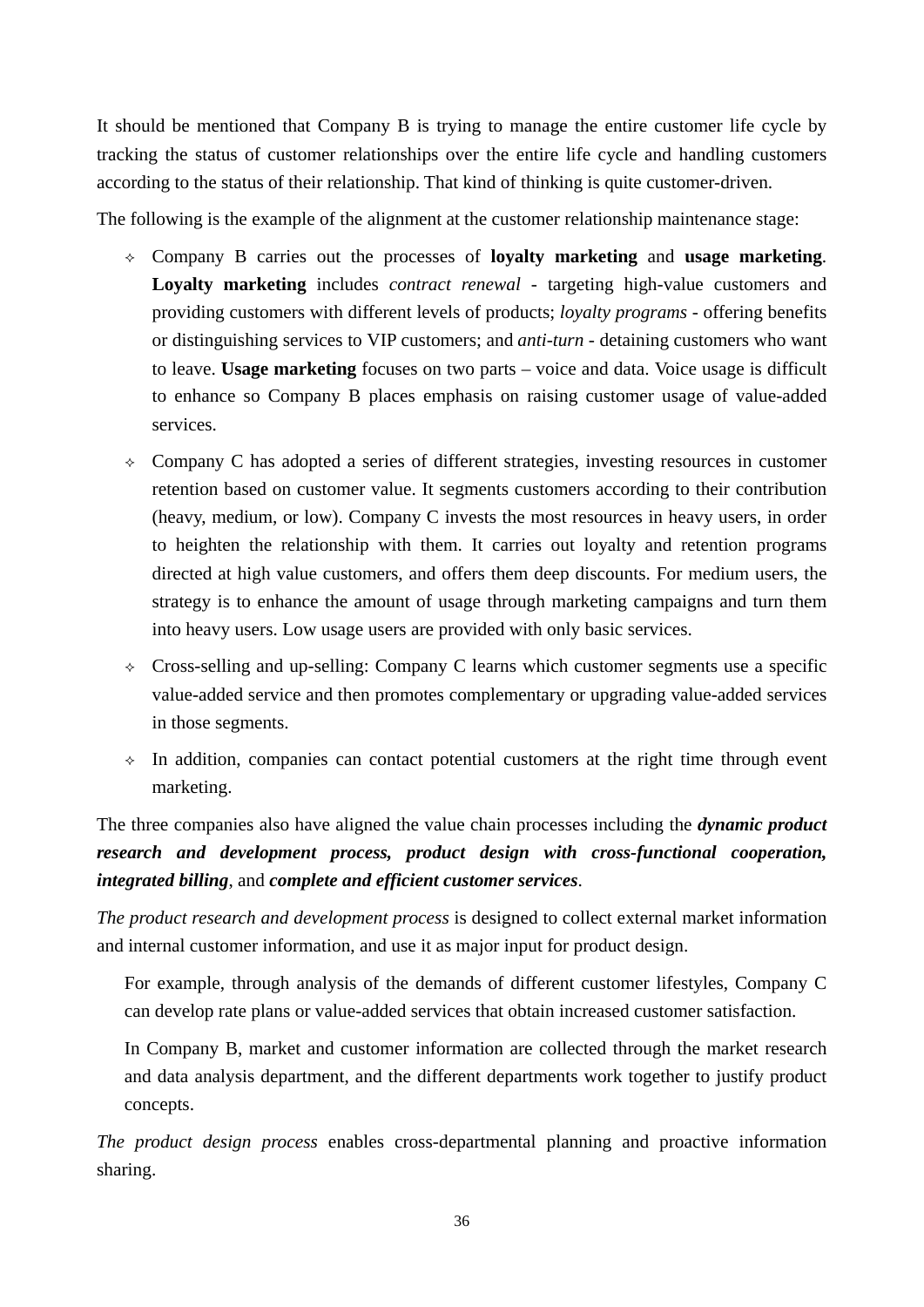For example, in Company B, the product division is usually the leader of a product design project and has to coordinate with other departments, such as billing, retention, front-end channels, regulation, and IT.

In the *billing process*, Company A and B use a convergent bill which provides integrated bill information of all consumption relevant to one customer.

Finally, the *customer service process* is designed to systematically record, trace, and solve customer problems through the cooperation of different departments.

For example, in Company B, when customer problems cannot be solved by call center representatives, there is a system to record problems and assign them to back-end operational departments for handling and tracking of the follow-up processes. In addition, operational departments regularly discuss critical issues arising customer inquiries to the call center and provide needed support to front-end interaction channels. In Company A, there is a customer opinion processing system which records customer opinions from all channels, assigns them to appropriate operational departments, and tracks the follow-up processes. Operational departments must accomplish the processing of customer opinions within a specified time. Company A strongly emphasizes efficiency in the processing of customer problems.

### <sup>z</sup> *Culture*

In this research, the market orientation culture is measured from two levels of organization: the team level and the individual level. Market orientation at the team level consists of three levels of customer-focused actions: **market intelligence generation**, **market intelligence dissemination**, and **market intelligence responsiveness**. Market orientation at the individual level is reflected in **employee empowerment**.

The three companies all believe that in the highly competitive telecom industry environment, a market-oriented company culture is essential.

With regard to *market intelligence generation*, *the three companies have different responsible departments and methods of gathering the market and customer information*, including customer satisfaction surveys, customer behavior analysis, focus groups, and market reports. The purpose is to understand customer needs and detect fundamental changes in the industry. For example, Company B has an intelligence division that contains a data analysis department and a research department. The data analysis department helps Company B understand customers based on their behavior, and the research department conducts market surveys and buys primary and secondary reports to understand customers based on their opinions. In Company A, the product and marketing division requests telecom laboratories to conduct customer surveys every year in order to understand what products or services customers will need in the future. Company C conducts a focus group to gather customer opinions when launching new products. In addition, an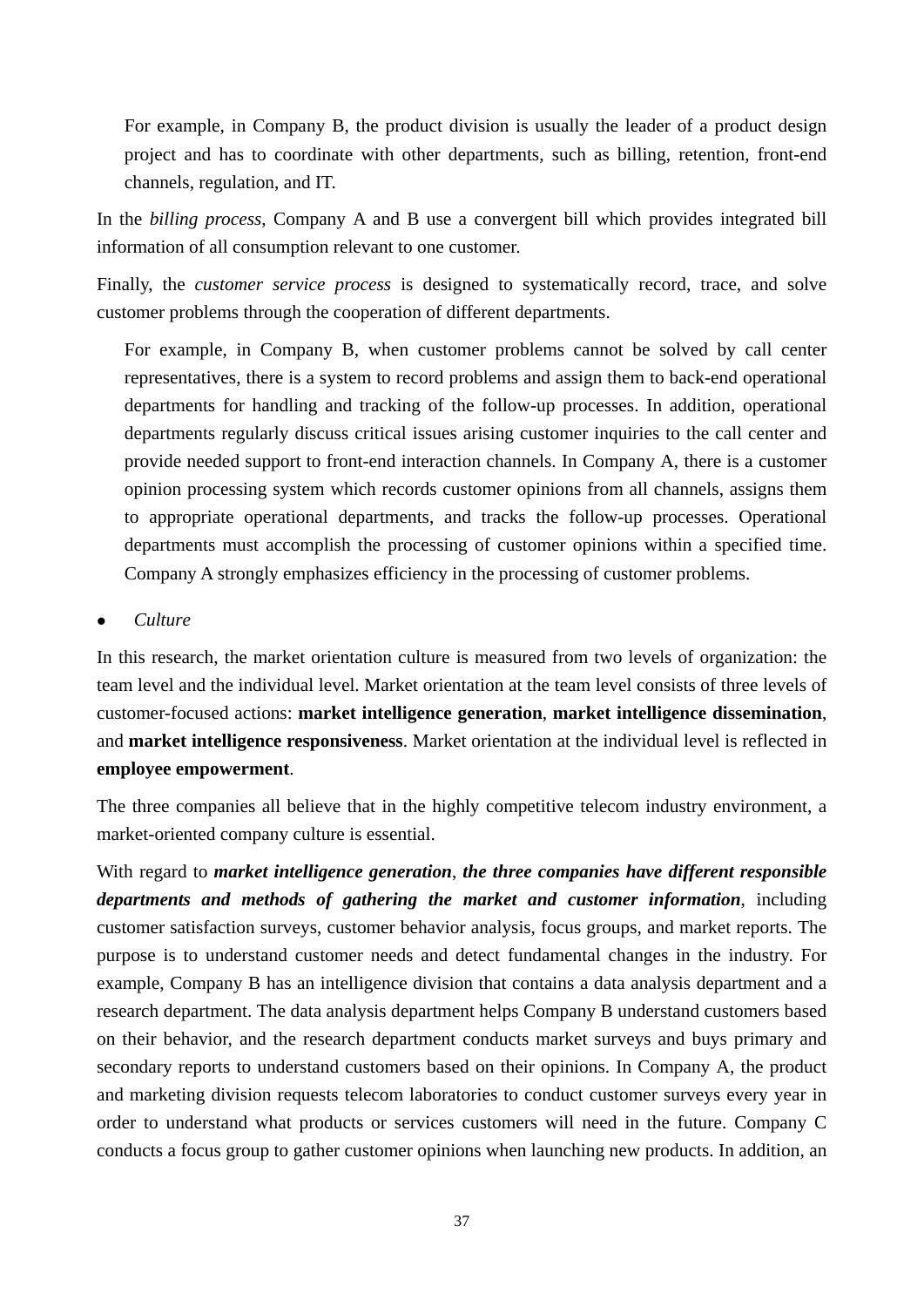annual customer satisfaction survey is conducted by a third party company for both Company C and Company A.

In the respect of *market intelligence dissemination, cross-functional data sharing and organization-wide communication in the three companies are all implemented.* Each company holds cross-functional meetings frequently. Company A even holds annual interdepartmental, cross-field, and organization-wide conferences, including a product and marketing conference, and a customer service conference, to discuss market trends and developments. Because customer satisfaction information is an important performance indicator and affects the annual bonus of every employee of Company C, customer satisfaction information is disseminated to all employees. In Company A, customer satisfaction information is also disseminated to all employees, and all departments will perform self-criticism. However, because customer satisfaction information is not linked to the daily operations or performance measures of Company B, not all employees will receive that information.

*Market intelligence responsiveness* is carried out in several ways. The three companies periodically review their product development efforts to ensure that they are in line with what customers want. In addition, different departments are coordinated to modify the products or services according to customer needs. For example, in Company A, the executive vice president of the mobile business group holds a cross-functional meeting every week, in which issues needing coordination between different departments are handled. In Company B, information on customer requirements, suggestions, and complaints is delivered to operational departments, and the business group drives the cross-functional coordination to make improvements as determined by customer needs.

The three companies all believe in *employee empowerment*. Their employees are given the power to make critical decisions on customer problems, and are involved in the customer problem decision-making processes.

## <sup>z</sup> *Capability*

Based on the literature review, the following set of capabilities determines the success of the CRM system: **learning and market-orientation capabilities, integration capabilities, analytical capabilities, operational capabilities**, and **direction capabilities.** 

In the three companies studied, *learning and market-orientation capabilities* are implemented. Three companies have market-oriented corporate cultures and use CRM technology to learn about changes in customer behavior, gather customer information feedback, and generate insights from the customer information.

The *integration capabilities* of the three companies are demonstrated by the cross-functional cooperation and interaction during the product design process and the customer problem